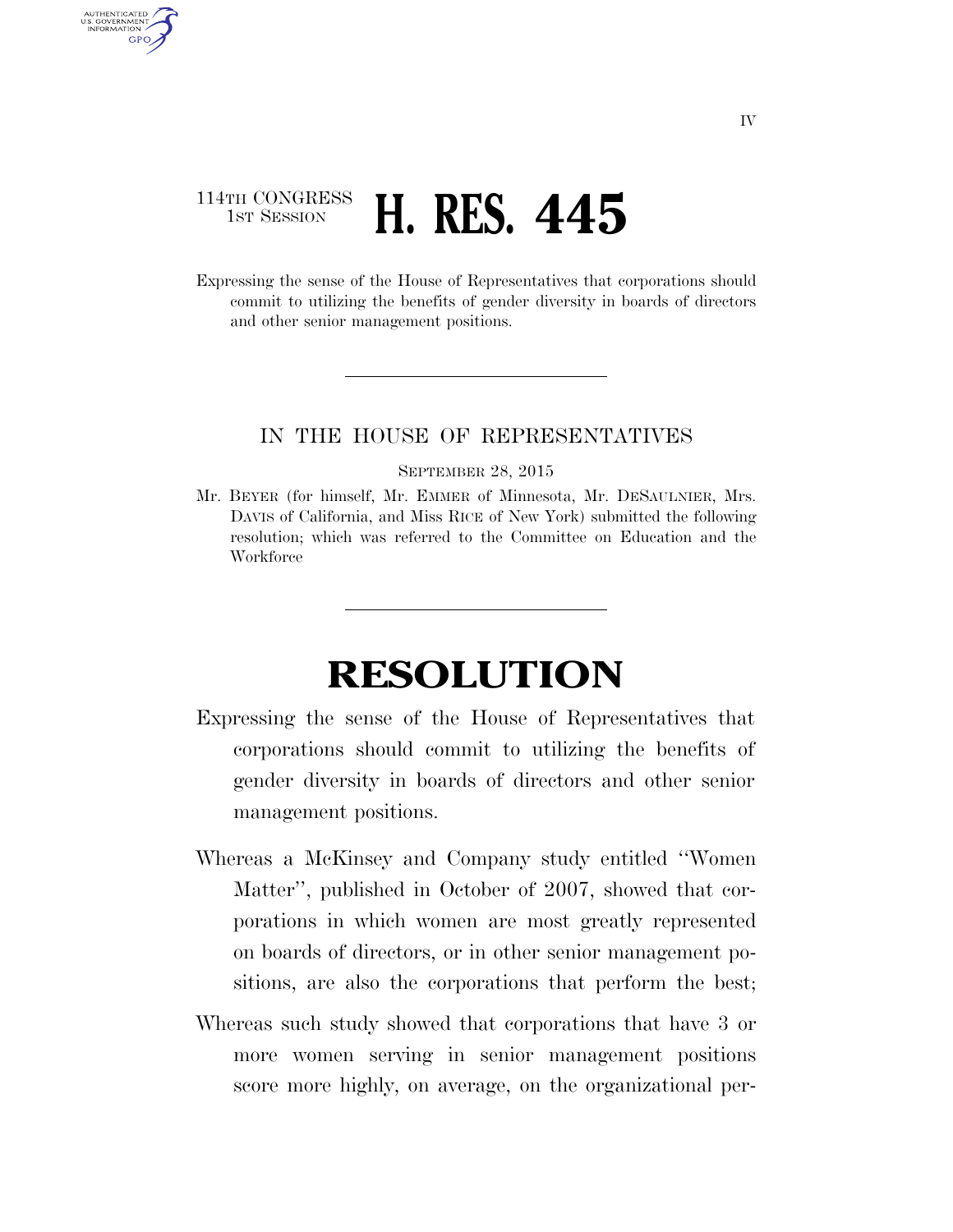formance profile than corporations with no women serving in senior management positions;

- Whereas such study showed that performance increases significantly once a certain critical number of women serving in senior management positions is attained—specifically, when there are at least 3 women on management committees with an average membership of 10 individuals;
- Whereas an Oklahoma State University study entitled ''Corporate Governance, Board Diversity, and Firm Performance'', published in March of 2002, found that gender diversity on boards of directors is associated with improved financial value;
- Whereas Catalyst, a non-profit and non-partisan organization, found in the 2014 Catalyst Census that women represent 46.8 percent of the labor force yet only account for 19.2 percent of corporate board seats for S&P 500 companies, and a Catalyst report entitled ''Corporate Performance and Women's Representation on Boards'', published in 2007, found that gender diversity on corporate boards contributes to more effective corporate governance and to positive governance outcomes through a variety of board processes, as well as through individual interactions;
- Whereas such report found that women directors contribute to important corporate-level outcomes because they play direct roles as leaders and mentors, as well as indirect roles as symbols of opportunity for other women, and inspire those women to achieve and stay with their corporations;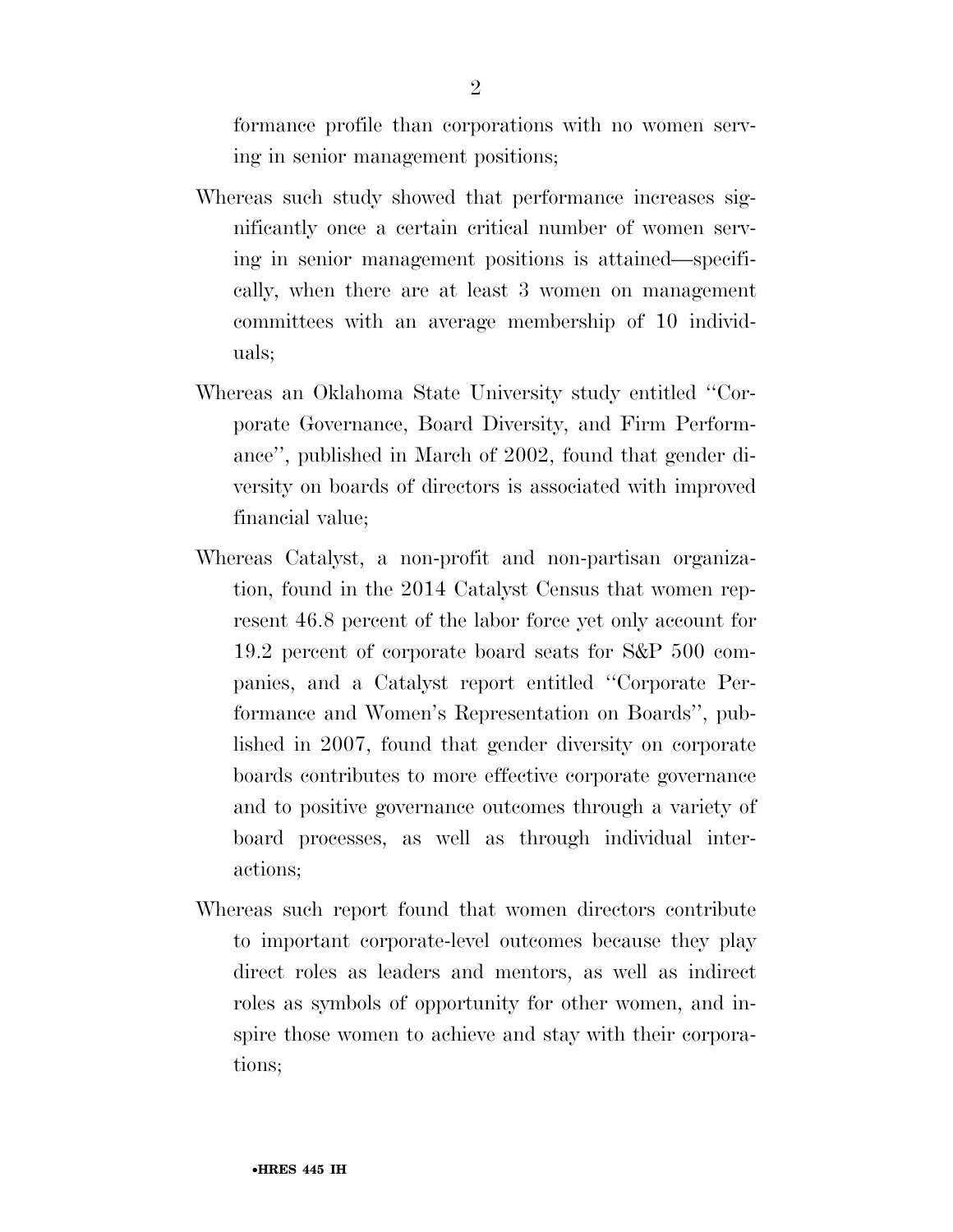- Whereas such report found that more recognition of the valuable contribution of women directors to corporation value is needed;
- Whereas ending in 2012 Credit Suisse conducted a 6-year global research study entitled ''Gender Diversity and Corporate Performance'', published in 2012, of more than 2,000 corporations worldwide that showed that women serving on corporation boards improved corporation performance with respect to key metrics, including stock performance, as demonstrated by the fact that corporations with a market capitalization of more than \$10,000,000,000 on whose boards women served outperformed by 26 percent stock performance of comparable corporations with boards on which no women served;
- Whereas such report found a greater correlation between corporations' stock performance and the presence of women directors since the financial crisis in 2008, in addition to finding that corporations with women serving as directors significantly outperformed other corporations when the financial crisis occurred;
- Whereas such report found that corporations with women serving as directors tend to be somewhat risk-averse and carry less debt, on average, compared to corporations with no women directors, and that net income growth for such corporations averaged 14 percent over a 6-year period, compared with 10 percent for those corporations with no women directors; and
- Whereas the United States 30% Club formed by a group of business leaders and now including 49 United States chairpeople and chief executive officers is committed to